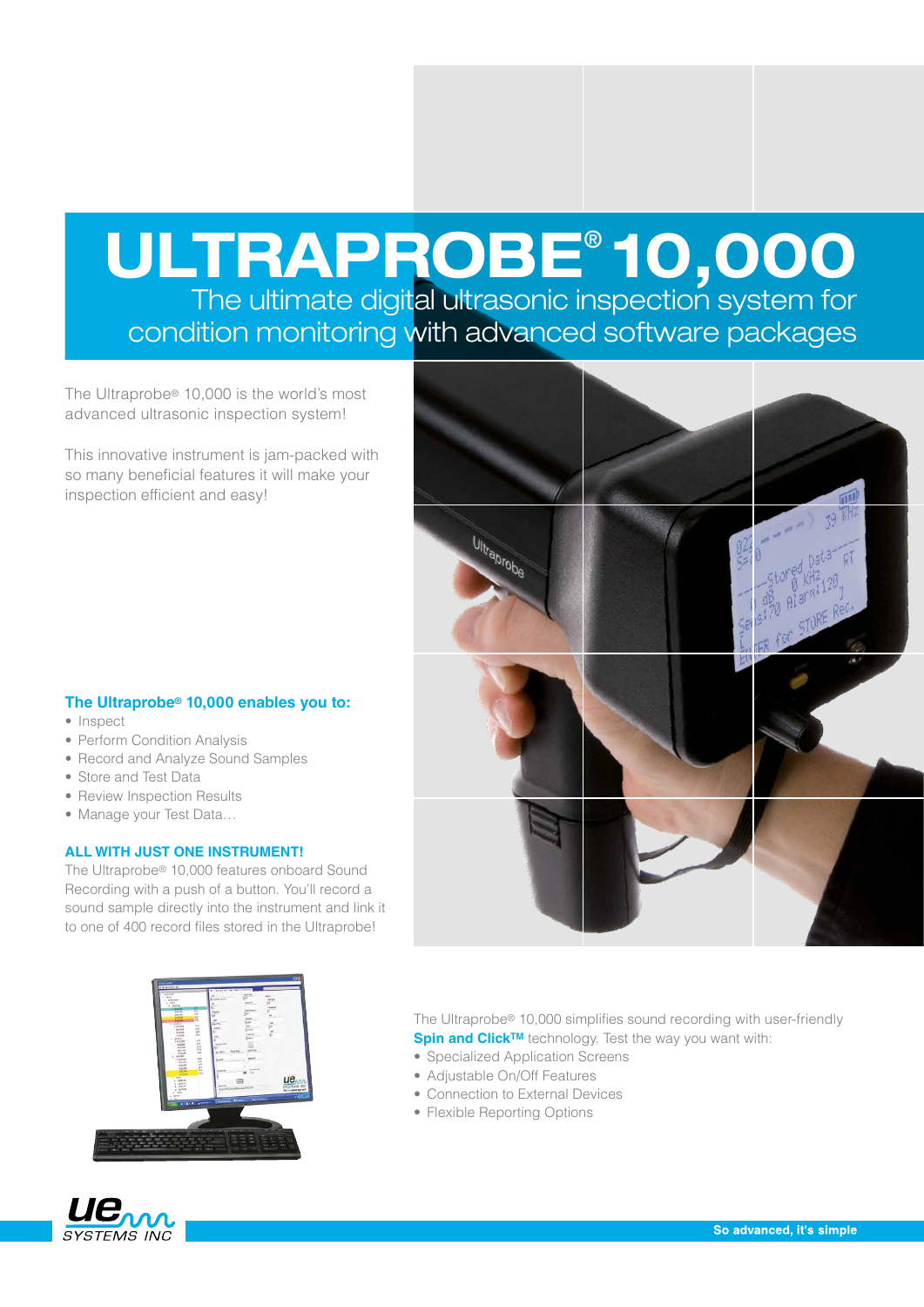# ULTRAPROBE® 10,000 *is a Complete Ultrasonic Asset Management System*

### **Something for everybody. What do you want to test?**

Whatever it may be the Ultraprobe® 10,000 has application-specific software for you. With the click of a button, you can select an application with specialized fields for accurate reporting and analysis.

# **Select any of 6 applications:**

Generic, Leaks, Valves, Bearings, Electrical or Steam and the Ultraprobe® 10,000 automatically sets relevant fields for your data logging convenience – and all stored data is easily downloaded to the Ultratrend™ DMS software.



*Specialized fields for the valve application*

## **Expand your inspections**

In addition to on-board data logging, the Ultraprobe® 10,000 accepts and stores data from external devices such as thermometers and tachometers.



*Select from 6 specialized applications Data storage screen Test info screen*

# **Review stored data on specialized screens**





# **Everything needed for specialized testing is included with the Ultraprobe® 10,000 Inspection System**



**STETHOSCOPE MODULE** with pointed tip waveguide.



## **RAS-MT – REMOTE ACCESS SENSOR MAGNETIC MOUNT TRANSDUCER**

comes with cable, which allows users to test hard-to-reach test points. In addition, it provides for consistency in test results by eliminating variables such as angle of approach and contact probe pressure.



#### **LONG RANGE MODULE** will double the detection distance

of the standard Trisonic Scanning Module and enhance performance for any electrical or leak inspection job. With a 10° field of view, you can pinpoint the exact location of a problem at a safe distance. Eliminating the need for ladders or a lift!

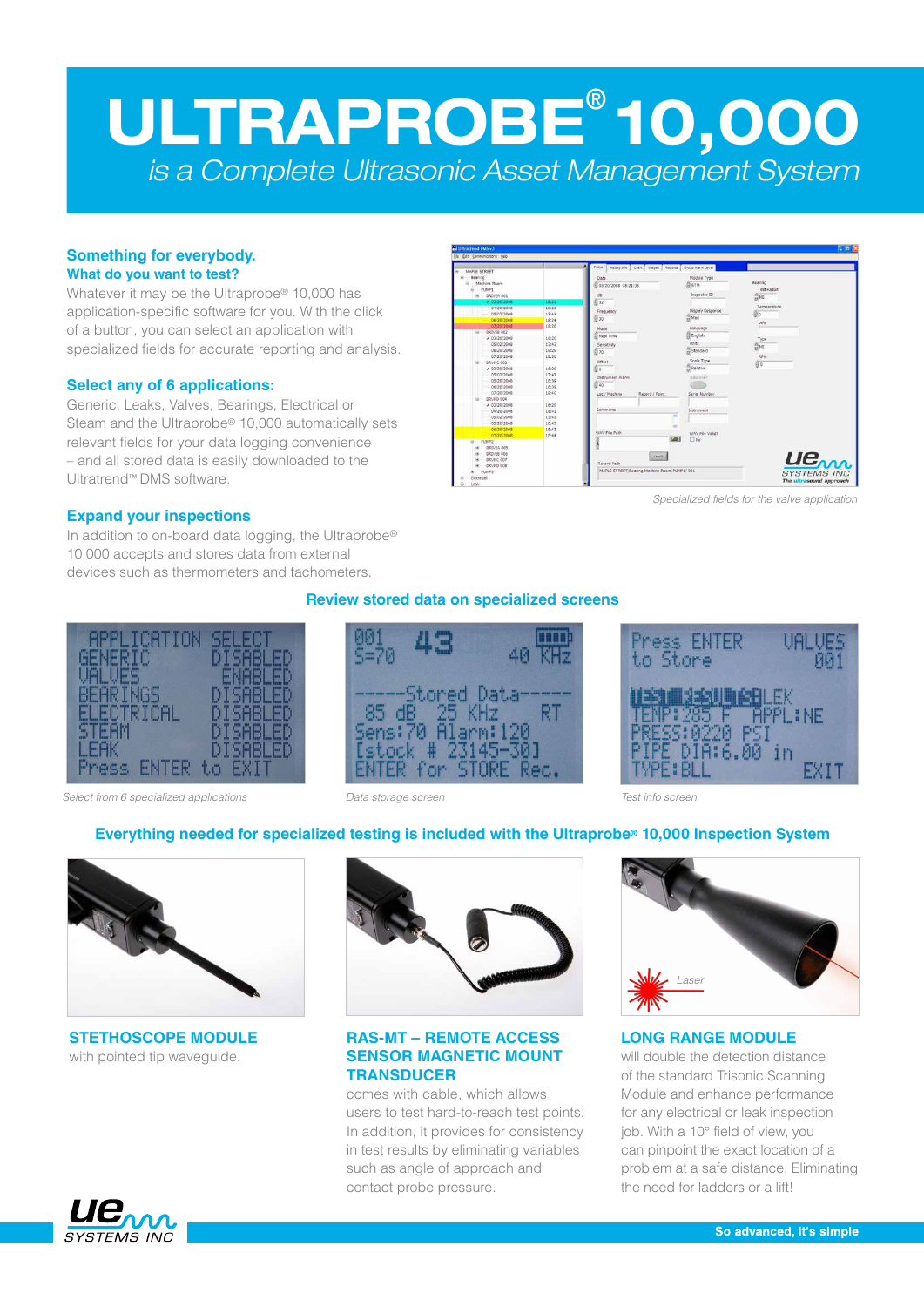# *Additional Software for Accurate Records and Reports*

The Ultraprobe® 10,000 System includes both **Ultratrend DMS™** and **UE Spectralyzer™** software to help you organize and analyze all of your inspection needs.

# **ULTRATREND DMS – Data Management System**

A comprehensive record storage, data manage ent and data analysis program, the Ultratrend DMS™ allows you to:

- Have multiple views for reviewing data.
- Have a history table and trend chart to review any changes to any of the relevant test fields, such as decibel, frequency, test results, temperature or rpm.
- • View data on a trend chart embedded in the program or easily export the file to MS Excel.

# **Have flexibility as never before! With compact flash technology we offer you additional capabilities to help you:**

- • Upload
- • Download
- Saving wave files
- Future upgrades
- NEVER LOSE TEST INFORMATION!



*View sound samples in time series*



*View subject sound samples as a spectrogram*

An invaluable built-in failsafe feature saves your information onto compact flashcards. Now you can record, store and save wave files in case of power loss or unlikely crash. You'll be amazed! While you're viewing the sound images, you'll be hearing the sound as it's being played in real time to enhance your analysis. You won't find this exceptional feature anywhere else.

# **UE SPECTRALYZER**™ **Spectral Analysis Software**

The UE Spectralyzer™ is a spectral analysis software, which converts your PC into a fully functioning FFT analyzer. It provides both spectra and time series views of your recorded sounds. With this software, sound images are easily produced for reporting. You can even attach each sound sample to a file or include an image of the spectra in your report.

### **ONBOARD SOUND RECORDING… AS EASY AS 1, 2, 3!**

With onboard sound recording, just Spin and Click. That's all you'll need to do to record a sound sample with the Ultraprobe® 10,000. You can play your recorded sounds back in real time. All sounds are stored on a Compact Flashcard for easy downloading to your computer.



*The SD card will hold all of your sound files for easy downloading onto your PC. Kit also includes an adapter.*